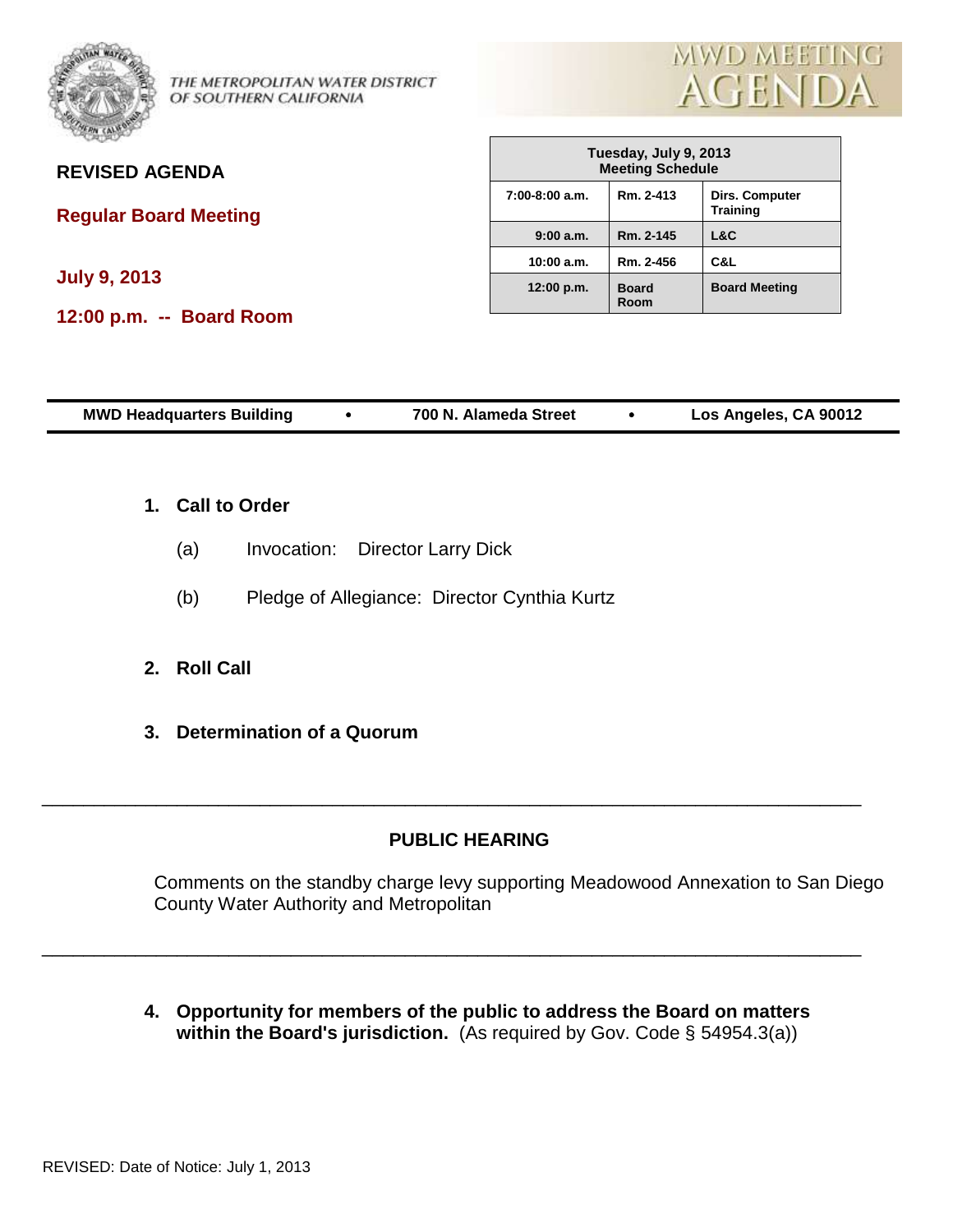### **5. OTHER MATTERS**

- A. Approval of the Minutes of the Meeting for June 11, 2013. (A copy has been mailed to each Director) Any additions, corrections, or omissions
- B. Report on Directors' meetings attended at Metropolitan expense for month of June
- C. Authorize preparation of Commendatory Resolution for former Director Bill Wright, representing the city of Torrance
- D. Adopt motion to adjourn the August Board Meeting to August 20, 2013, to establish tax rate. (Committees to meet on August 19 and 20)
- E. Approve committee assignments
- F. Chairman's Monthly Activity Report

## **6. DEPARTMENT HEADS' REPORTS**

- A. General Manager's summary of Metropolitan's activities for the month of June
- B. General Counsel's summary of Legal Department activities for the month of June
- C. General Auditor's summary of activities for the month of June
- D. Ethics Officer's summary of activities for the month of June

# **7. CONSENT CALENDAR ITEMS — ACTION**

**7-1** Authorize entering into a Local Resources Program agreement with city of Anaheim for the Anaheim Water Recycling Demonstration Project. (WP&S)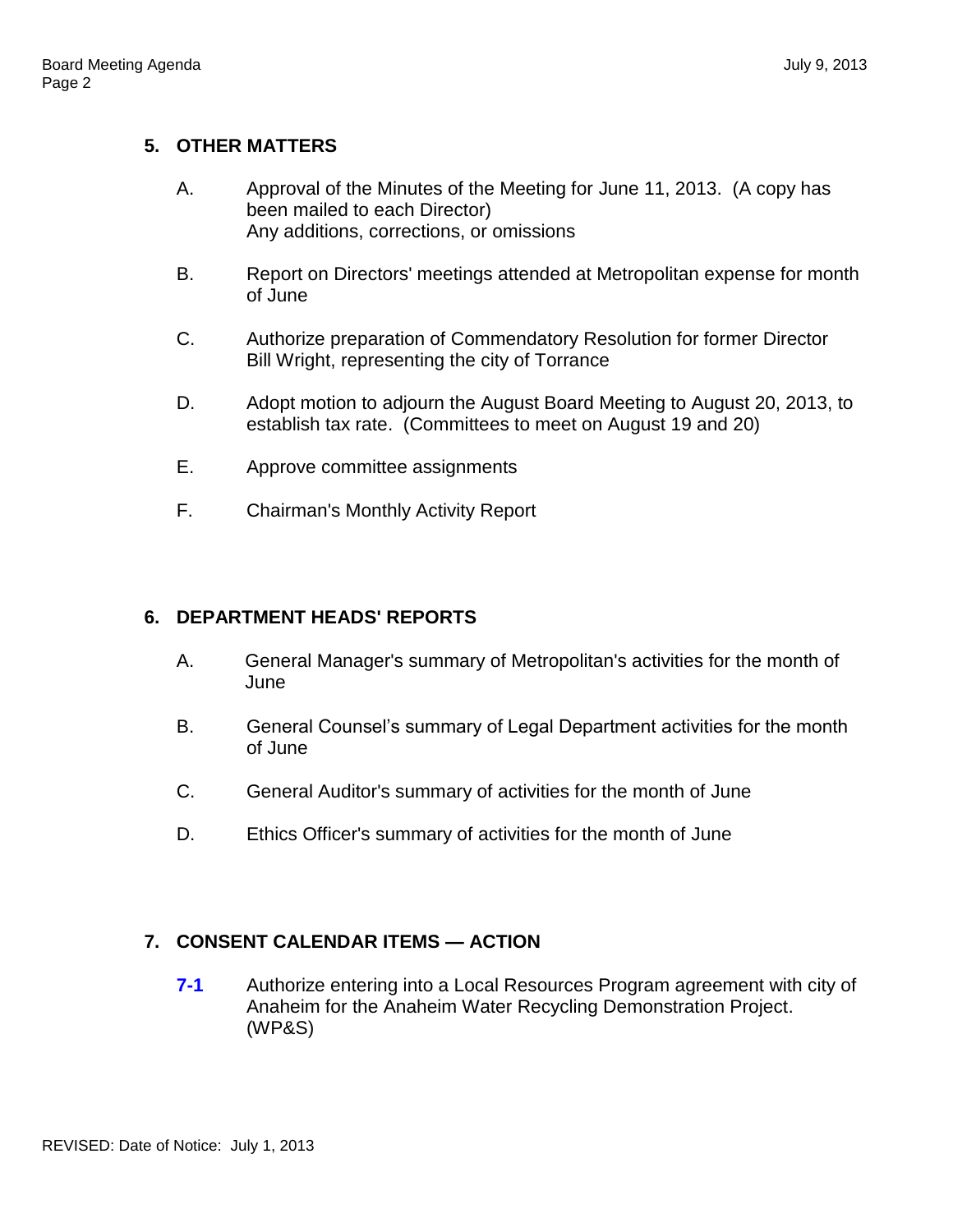**Recommendation**:

**Option #1:**

**Review and consider information in the Mitigated Negative Declaration and Addendum prepared by the city of Anaheim as Lead Agency, adopt the Lead Agency's findings, and authorize the General Manager to enter into a Local Resources Program Agreement for the Anaheim Water Recycling Demonstration Project with the city of Anaheim for up to 110 acre-feet per year of recycled water under terms included in the board letter.**

**7-2** Authorize payment up to \$571,056 for support of the Colorado River Board and the Colorado River Authority of California for fiscal year 2013/14. (WP&S)

#### **Recommendation**:

**Option #1:**

**Adopt the CEQA determination that the proposed action is not subject to CEQA and is categorically exempt and, by a two-thirds vote, authorize the General Manager to make payment of up to \$571,056 for the CRB/Six Agency Committee and Authority for FY 2013/14.**

**7-3** Appropriate \$550,000; and authorize replacement of turbidimeters at the Robert A. Skinner Water Treatment Plant (Approp. 15485). (E&O)

**Recommendation**:

**Option #1:**

**Adopt the CEQA determination that the proposed action is categorically exempt and** 

- **a. Appropriate \$550,000; and**
- **b. Authorize procurement and installation of turbidimeters at the Skinner plant.**
- **7-4** Appropriate \$1.9 million; and authorize: (1) preliminary design, permitting, and right-of-way planning for access and pipeline protection improvements within the western San Bernardino County operating region; (2) preliminary investigations of similar improvements within the Los Angeles, Riverside, and San Diego County operating regions; and (3) professional services agreement with CH2M Hill, Inc. in an amount not to exceed \$250,000 (Approp. 15474). (E&O)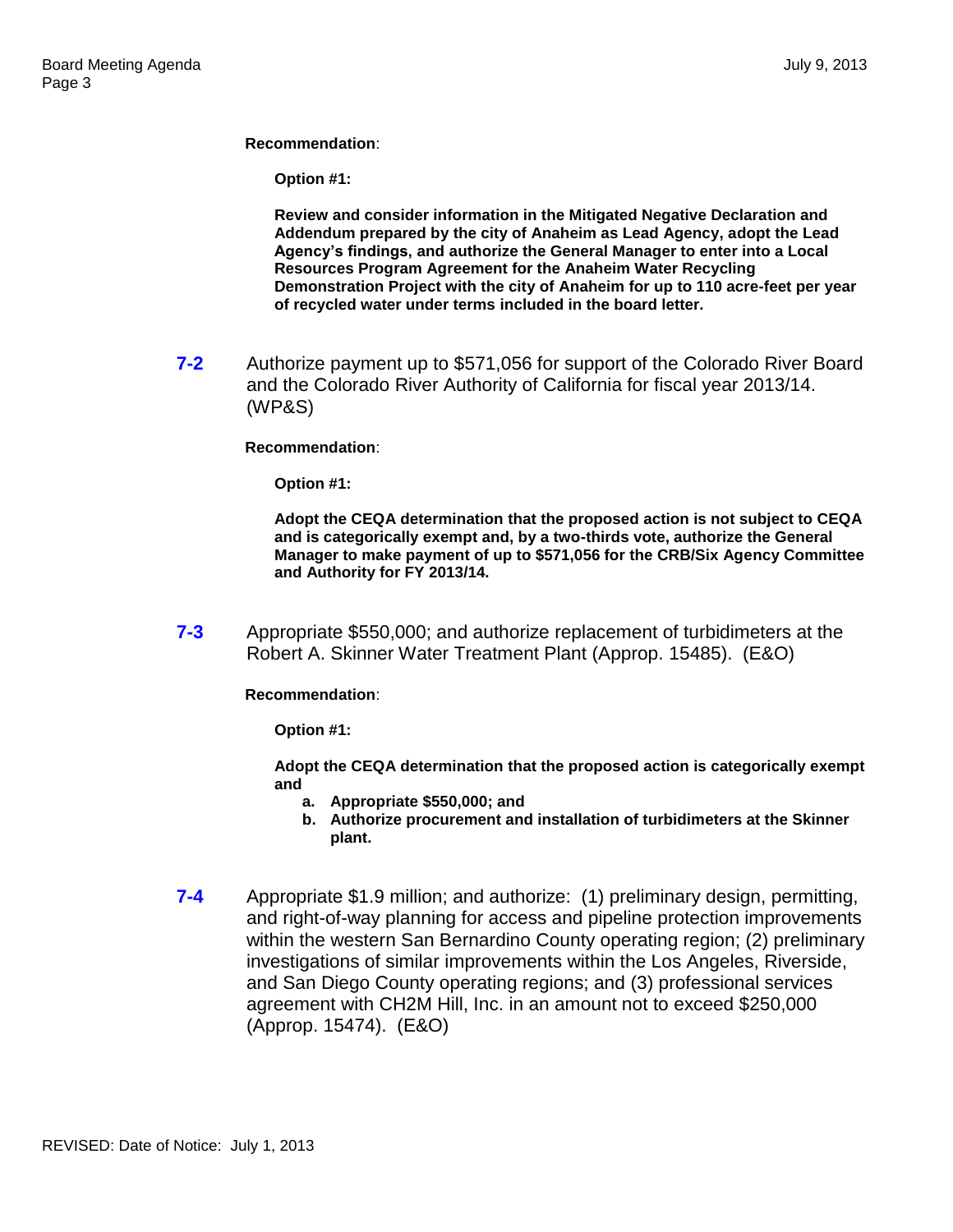**Recommendation**:

**Option #1:**

**Adopt the CEQA determination that the proposed action is statutorily and categorically exempt and** 

- **a. Appropriate \$1.9 million;**
- **b. Authorize preliminary design, permitting, and right-of-way planning for access improvements and pipeline protection within the western San Bernardino County operating region;**
- **c. Authorize detailed investigations of improvements for the Los Angeles County, Riverside County, and San Diego County regions; and**
- **d. Authorize professional services agreement with CH2M Hill, Inc. in an amount not to exceed \$250,000.**
- **7-5** Appropriate \$1.15 million; and authorize: (1) final design of filter outlet conduit seismic upgrades at the Robert B. Diemer Water Treatment Plant; and (2) amendment to agreement with URS Corporation (Approp. 15380). (E&O)

**Recommendation**:

**Option #1:**

**Adopt the CEQA determination that the proposed action is defined as both categorically exempt and not a project under CEQA and** 

- **a. Appropriate \$1.15 million;**
- **b. Authorize final design of seismic upgrades to the Diemer filter outlet conduit; and**
- **c. Authorize an increase of \$880,000 to the existing agreement with URS Corporation, for a new not-to-exceed total of \$1,125,000.**
- **7-6** Board approval of Metropolitan Water District of Southern California's Salary Schedule pursuant to CalPERS regulations. (OP&T)

**Recommendation**:

**Option #1:**

**Adopt the CEQA determination that the project is not subject to CEQA and approve the salary schedule attached to the board letter.**

#### **(END OF CONSENT CALENDAR)**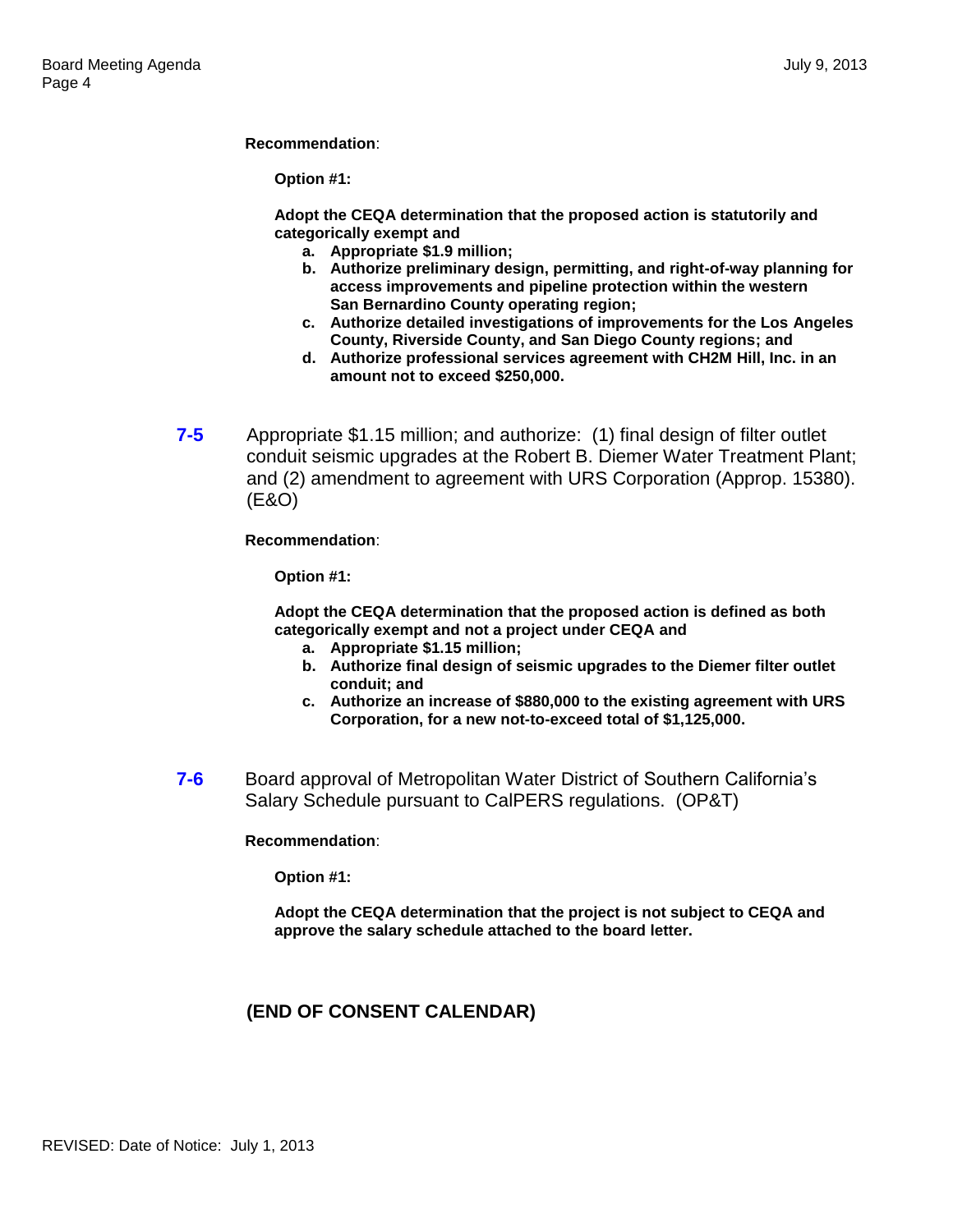### **8. OTHER BOARD ITEMS — ACTION**

**8-1** Approve the selection of a third party Other Post Employment Benefits (OPEB) trust provider; and authorize execution of an agreement(s) with the board-approved provider. (F&I)

**Recommendation**:

**Option #1:**

**Adopt the CEQA determination that the project is not subject to CEQA and authorize the General Manager, with approval of the General Counsel, to execute a contract with CERBT to administer and invest Metropolitan's prefunding of OPEB benefits.**

**Revised 8-2** Appropriate \$4.53 million; and authorize final design and pipe fabrication for prestressed concrete cylinder pipe repairs on the Second Lower Feeder (Approp. 15471). (E&O)

**Recommendation**:

**Option #1:**

**Adopt the CEQA determination that the projects are categorically and statutorily exempt and** 

- **a. Appropriate \$4.53 million;**
- **b. Authorize final design and pipe fabrication for urgent PCCP repairs at the First and Second Sites on the Second Lower Feeder; and**
- **c. Authorize final design for urgent PCCP repairs at the Third Site.**
- **8-3** Appropriate \$4.2 million; and authorize final design of two electrical upgrade projects at the Joseph Jensen Water Treatment Plant (Approps. 15442 and 15371). (E&O)

**Recommendation**:

**Option #1:**

**Adopt the CEQA determination that the proposed action is categorically exempt and** 

- **a. Appropriate \$4.2 million;**
- **b. Authorize final design of the first stage of electrical upgrades at the Jensen plant; and**
- **c. Authorize final design of control panel upgrades for the Model No. 1 filter valves.**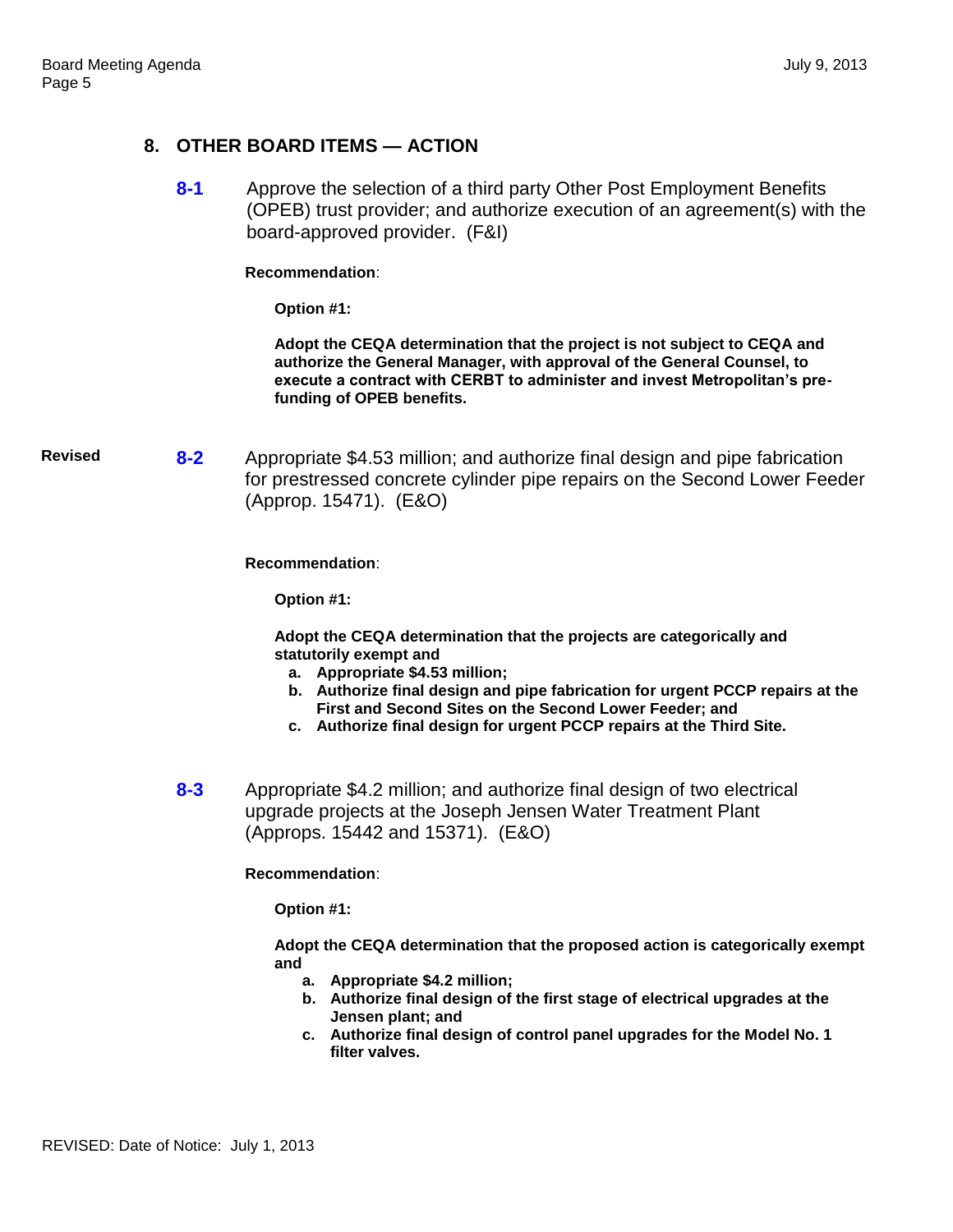|                | $8 - 4$ | Appropriate \$2.7 million; award \$1,877,777 contract to L. H. Woods &<br>Sons, Inc. for rehabilitation of the San Jacinto East Adit on the Colorado<br>River Aqueduct; and authorize amendment to agreement with Jacobs<br>Associates (Approp. 15373). (E&O)                                                                                                                                                                                                                                                                                                                                                                                                                                                                                                                                                                                                                                                                                                                                                                     |
|----------------|---------|-----------------------------------------------------------------------------------------------------------------------------------------------------------------------------------------------------------------------------------------------------------------------------------------------------------------------------------------------------------------------------------------------------------------------------------------------------------------------------------------------------------------------------------------------------------------------------------------------------------------------------------------------------------------------------------------------------------------------------------------------------------------------------------------------------------------------------------------------------------------------------------------------------------------------------------------------------------------------------------------------------------------------------------|
|                |         | Recommendation:                                                                                                                                                                                                                                                                                                                                                                                                                                                                                                                                                                                                                                                                                                                                                                                                                                                                                                                                                                                                                   |
|                |         | Option #1:                                                                                                                                                                                                                                                                                                                                                                                                                                                                                                                                                                                                                                                                                                                                                                                                                                                                                                                                                                                                                        |
|                |         | Adopt the CEQA determination that the proposed action has been previously<br>determined to be categorically exempt and<br>a. Appropriate \$2.7 million;<br>b. Award \$1,877,777 contract to L. H. Woods & Sons, Inc. for rehabilitation<br>of the San Jacinto East Adit; and<br>c. Authorize increase of \$210,000 to the existing agreement with Jacobs<br>Associates, for new not-to-exceed total of \$575,000.                                                                                                                                                                                                                                                                                                                                                                                                                                                                                                                                                                                                                 |
| <b>Revised</b> | $8 - 5$ | Appropriate \$1.5 million; and award \$878,500 contract to Minako America<br>Corp., dba Minco Construction to install cathodic protection on the<br>Sepulveda Feeder (Approp. 15441). (E&O)                                                                                                                                                                                                                                                                                                                                                                                                                                                                                                                                                                                                                                                                                                                                                                                                                                       |
|                |         | Recommendation:                                                                                                                                                                                                                                                                                                                                                                                                                                                                                                                                                                                                                                                                                                                                                                                                                                                                                                                                                                                                                   |
|                |         | Option #1:                                                                                                                                                                                                                                                                                                                                                                                                                                                                                                                                                                                                                                                                                                                                                                                                                                                                                                                                                                                                                        |
|                |         | Adopt the CEQA determination that the proposed action is categorically exempt                                                                                                                                                                                                                                                                                                                                                                                                                                                                                                                                                                                                                                                                                                                                                                                                                                                                                                                                                     |
|                |         | and<br>Appropriate \$1.5 million; and<br>а.<br>Award \$878,500 contract to Minako America Corp., dba Minco<br>b.<br>Construction for cathodic protection of the Sepulveda Feeder.                                                                                                                                                                                                                                                                                                                                                                                                                                                                                                                                                                                                                                                                                                                                                                                                                                                 |
|                | $8 - 6$ | Report on existing litigation; San Diego County Water Authority v.<br>Metropolitan Water District of Southern California, et al., San Francisco<br>County Superior Court Case No. CPF-10-510830 and<br>No. CPF-12-512466; and authorize increase in maximum amount payable<br>under contracts with (1) Bingham McCutchen LLP for legal services by<br>\$1,000,000 to an amount not to exceed \$5,000,000; (2) Morrison &<br>Foerster LLP for legal services by \$1,000,000 to an amount not to exceed<br>\$3,000,000; (3) Hanson Bridgett LLP for legal services by \$200,000 to an<br>amount not to exceed \$800,000; (4) Executive Presentations, Inc. for trial<br>and other graphics services by \$250,000 to an amount not to exceed<br>\$350,000; and (5) Raftelis Financial Consultants, Inc. for assistance in<br>litigation by \$100,000 to an amount not to exceed \$200,000. (L&C)<br>Conference with legal counsel-existing litigation; to be heard in closed session<br>pursuant to Gov. Code Section 54956.9(d)(1)] |